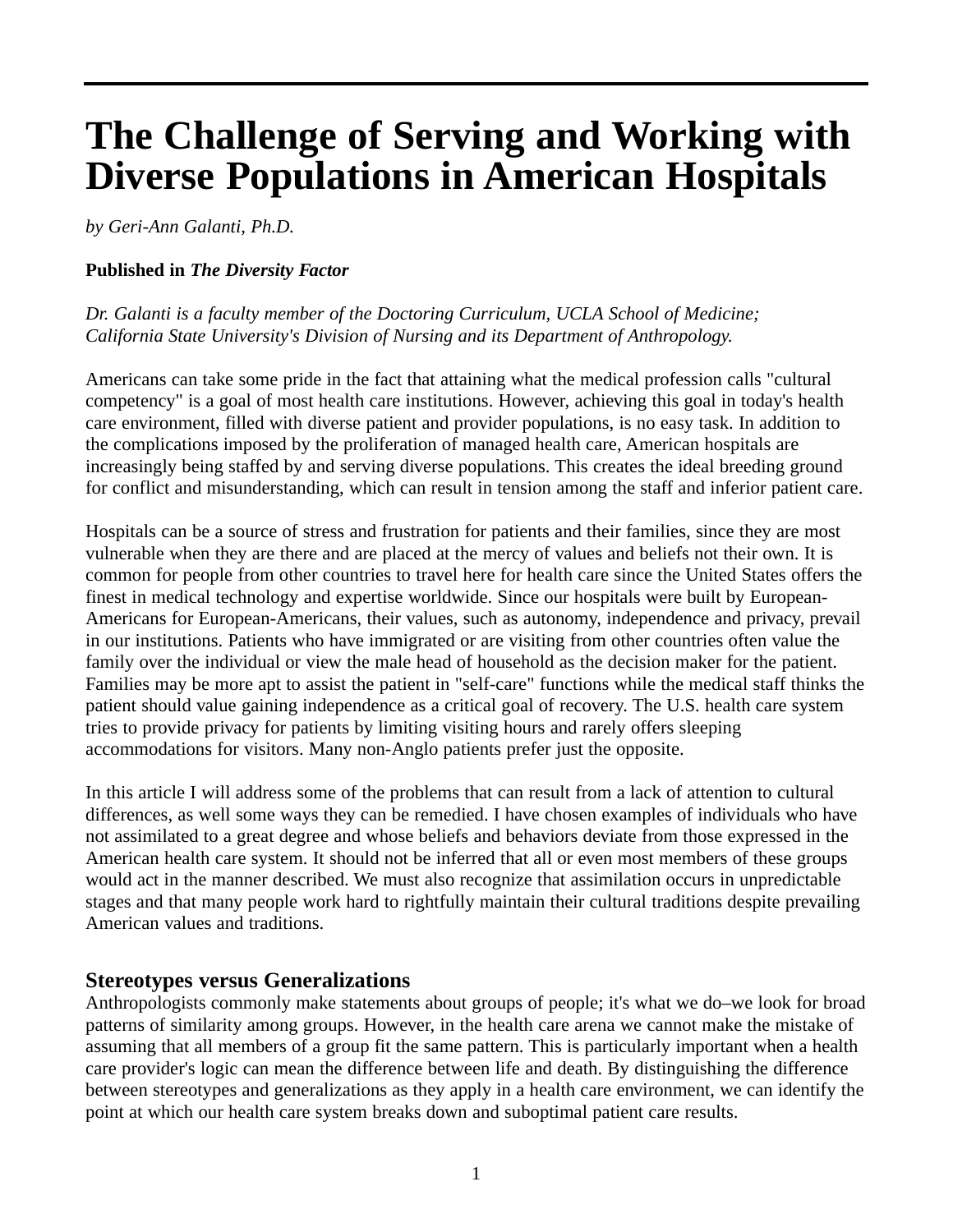While these two thought patterns appear to be the same, they are very different. A generalization is a beginning point; we recognize a cultural pattern and then look to see if the individual fits that pattern. Making the appropriate generalization in health care situations can be a useful tool that narrows the field of thinking and can sometimes help save a life or prevent medical complications.

A Chinese nurse told me about a Mexican woman who suddenly developed a severe condition requiring immediate surgery. The nurse, knowing that older Mexican women commonly view their husbands as the family decision-maker, told the physician she would call the patient's husband. The doctor told her it was unnecessary, saying that once he explained the situation to the patient, she would undoubtedly sign the consent form. The nurse ignored the physician and called the patient's husband anyway. When the physician finished talking to the patient and asked for her consent, the patient refused, saying she would wait for her husband. Since time was of the essence, the physician could not wait much longer before sending her to surgery. Fortunately, her husband arrived at that moment and convinced his wife to give consent for what turned out to be a successful surgery. Had the nurse not acted upon her generalization of gender role patterns in traditional Mexican households, the patient's outcome might not have been as positive.

A stereotype, on the other hand, is an end point and can be dangerous. In this form of thinking we develop conventional, formulaic and oversimplified conceptions and opinions. It then becomes easy to categorize a patient as being a certain way and make no further effort to learn whether the individual in question fits the conception. Take the statement, "Mexican women often express their pain loudly." If I have a female Mexican patient who is moaning about her pain and I ignore her, thinking, "Don't worry; Mexican women express their pain loudly," then I am guilty of stereotyping. If, on the other hand, knowing that female Mexican patients often express their pain loudly, I check with the family to see if this particular woman is vocal when in pain, and follow up by checking her complaint, then I am generalizing.

For example, a 62-year-old female Mexican patient who had a bypass graft on her leg could have suffered serious complications had the nurse not acted, despite his stereotypes. When she awoke in the recovery room she began screaming in pain. Her nurse immediately administered the dosage of morphine the doctor had prescribed, but to no avail. He then checked her vital signs and pulse and found that all were stable. Her dressing had minimal drainage. To all appearances, the patient was in good condition. The nurse soon became annoyed over her outbursts, stereotyped her as a "whining Mexican female who, as usual, was exaggerating her pain," and took no further action.

After an hour of cries, the nurse called the physician. The surgical team opened her wound dressing to find a large amount of blood, which was pressing on the nerves and tissues in the area and causing her excruciating pain. She was immediately sent back to surgery. Had the nurse held on to his stereotype and the physician not discovered the problem, the patient could have suffered severe complications.

In a less fortunate situation, a physician was guilty of both stereotyping and lacking knowledge about the patient's culture, when he treated my student's Irish mother-in-law who was in the hospital for surgery. Her family became very concerned when she suddenly started complaining of pain. They knew she was typically Irish in her stoicism, so they spoke to her doctor, who was from India. The physician, however, was not concerned. In his country, women were usually vocal when in pain, so he mistakenly assumed his female Irish patient would be as well. He refused the family's requests that the surgery be done sooner, thinking it unnecessary.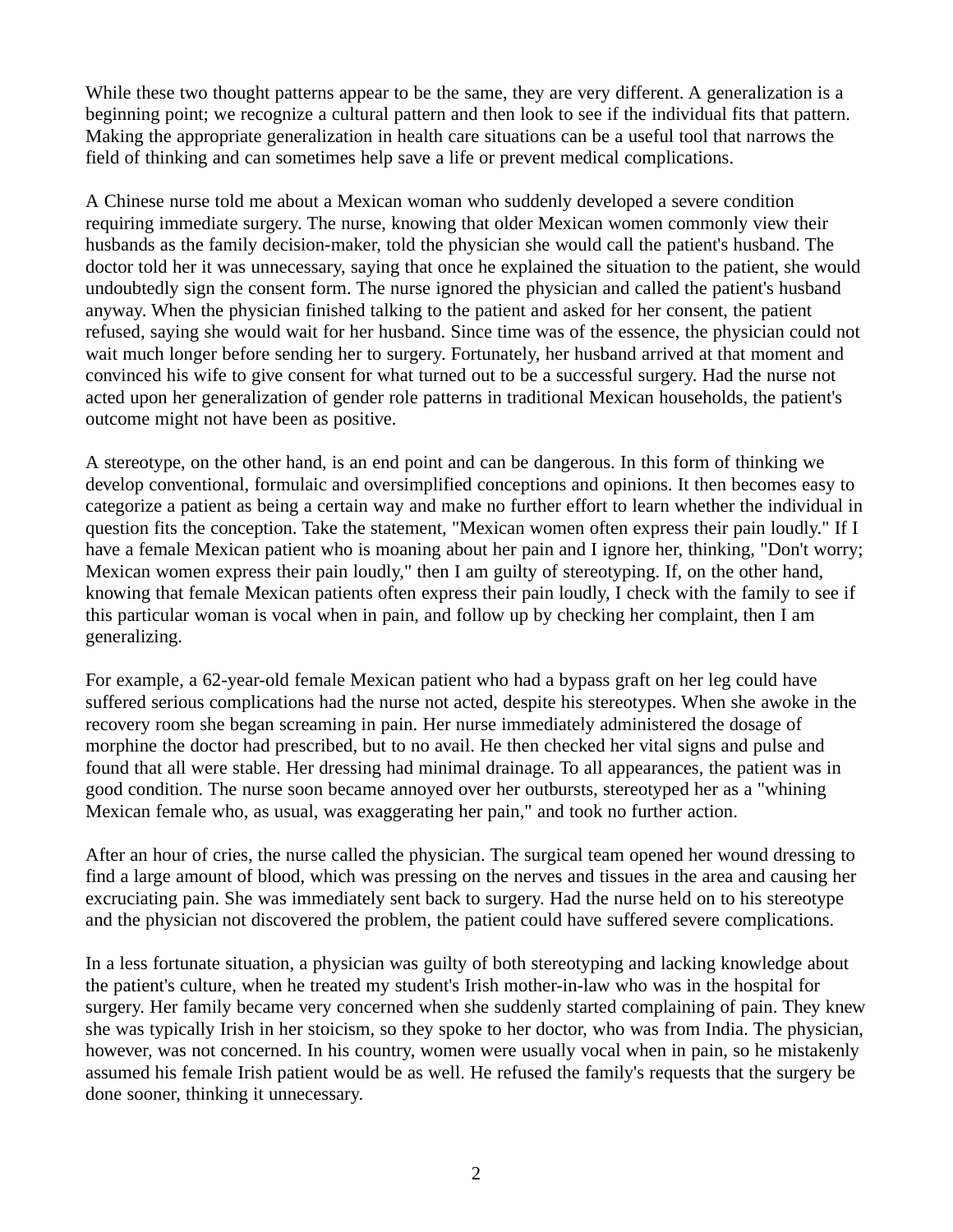When he finally did operate, he discovered that the patient's condition had progressed to the point where she could not be saved. My student, an RN, felt that had the physician recognized her culturally atypical expressions of pain as a sign that something was very wrong and had operated sooner, she might have lived. This is a case where the physician made the mistake of stereotyping the patient based upon what he knew about women, without any knowledge of cultural differences between groups. Even if he knew nothing about the common Irish response to pain, he could have listened to the reports of the family who knew the patient's complaints were atypical.

## **Cultural Practices Can Impede Correct Diagnosis and Treatment**

Knowledge of cultural practices can also be important in determining a correct diagnosis and treatment. A Korean man was brought into the emergency room, unconscious, his chest covered with red welts. The family spoke no English and no interpreter was available. The staff assumed that the patient's lack of consciousness was related to the red welts, that both were symptoms of the same condition. They spent many crucial minutes exploring incorrect diagnoses that could link the welts and unconsciousness. By the time they discovered what the patient was suffering from, it was too late to save him. Had they known to ignore the welts, they might have saved his life.

The welts had been caused by a traditional Asian practice known as "coining." There are several variations, including heating the coin or oiling it, but they all involve vigorously rubbing the body with a coin. This form of healing is believed to draw the illness out of the body, a result that is confirmed by the presence of raised welts. This practice, which is used widely throughout China, Korea and Southeast Asia, has received a lot of press because it often has been mistaken for child abuse. It is important that health care practitioners recognize this practice and not let it distract them from the real problem.

In another case, a Japanese man in his 60s was a patient in a rehabilitation unit following a stroke that rendered his left side extremely weak. He had to relearn to feed himself, dress, shave, use the bathroom and perform other daily living activities. His nurse spent a great deal of time carefully explaining to him how to do these tasks, but he listened only passively. Despite detailed instructions on self-care, the patient refused to do anything for himself and continually barked commands at the nurse. When his wife was there, he demanded she do everything for him. He was discharged after four weeks almost as dependent as when he first arrived.

His dependency greatly frustrated the nurses, who took his "failure" personally. This is one of those instances when health care providers must recognize that they are trying to impose their own value system ("independence" as a primary value) on someone who comes from a culture that does not share that value. In Japanese culture, for example, family interdependence is far more significant. It is important to distinguish when self-care is necessary for physical recovery (as in the case of burned skin, when the self-care activities provide the exercise needed to stretch the skin) or because there will be no one to care for the patient at home, and when it is merely an imposition of the American value system and family structure.

The health care culture's value of efficiency also often conflicts with patients' value of modesty. Many doctors and nurses find concern about keeping patients covered difficult when their primary focus is performing an appropriate procedure. For example, an Arab man refused to let a male lab technician enter his wife's room to draw blood following the birth of their child. When the nurse finally convinced him of the need, he reluctantly allowed the technician in the room, but not until he made sure that his wife was completely covered. Only her arm stuck out from beneath the blankets, and he watched the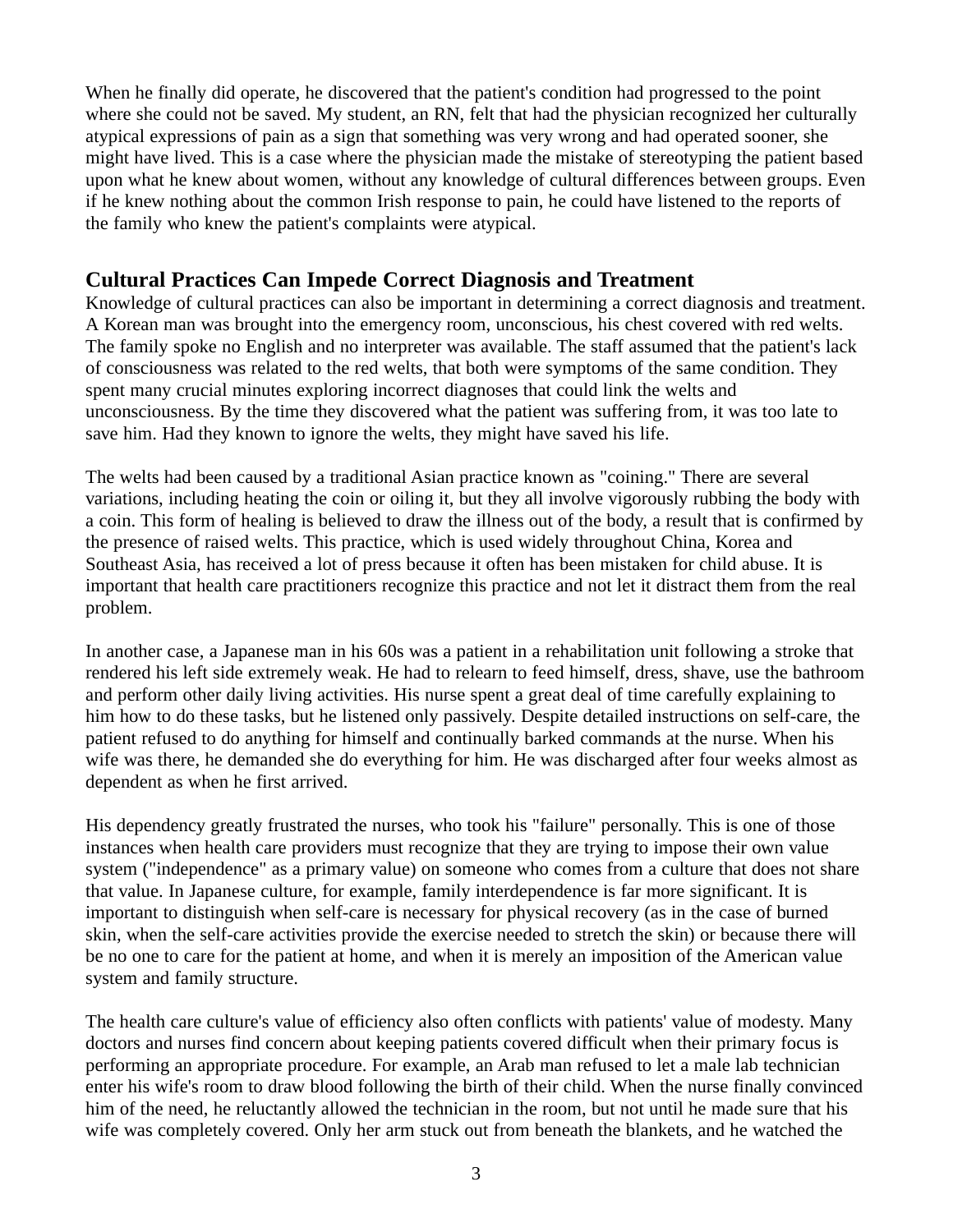technician intently throughout the procedure. The next day, the toilet in his wife's room overflowed. He flew into a rage when three men from engineering and housekeeping were about to enter the room after knocking. He refused to allow them in. The toilet went without repair until the couple left the next day.

Both incidents stem from the fact that among Arabs, family honor is one of the highest values. Since family honor is tied to female purity, extreme modesty and sexual segregation must be maintained at all times. Hospitals that do not have female physicians on staff should have a referral system so one can be found when needed. Female housekeepers should clean the rooms of Arab women and they should be tended only by female nurses whenever possible.

## **Disease Etiology, Worldview and Religion**

Problems can also result from a disparity between the worldview of the health care culture and that of the patient population. If people believe it is God who confers both health and illness, it may be very difficult to get them to take their medications or change their health behavior. They might not share the health care culture's belief that germs cause disease and that diet and exercise contribute to one's health. They would see no point worrying about high blood pressure or bacteria when moral behavior is the key to good health.

For example, a 75-year-old African American woman was in the hospital recovering from a heart attack. She was very religious and spent most of her time praying. Her brethren from the church visited daily, and she appeared closer to them than to members of her family. During her hospital stay, the patient consented only to the procedures and medications she believed were ordered by God, because according to her world view, only God could make her well.

Other beliefs dramatically influence a patient's decision making and care needs. The notion of upset in body balance, which originated in China and spread from there to influence beliefs in other parts of Asia, India, Spain and Latin America, refers to the belief that a healthy body is in a state of balance. When it gets out of balance, illness results. In Asia, the balance is between yin and yang; in Latin America, it is between "hot" and "cold." In other cultures soul loss, along with soul theft, leaves the body in a weakened and ill state. In this case, the goal of treatment is to return the soul to the body, which usually requires a specialist, such as a shaman, who can "leave" his or her own body to search for and return the missing soul. Similarly, spirit possession involves the taking over of the victim's body by a spirit being.

From a religious perspective, many health care professionals have strong moral difficulty in respecting the Jehovah's Witness position. The conflict lies in two areas: values and worldview. The Jehovah's Witnesses believe that when Armageddon comes 144,000 of those who have followed God's laws will rise from the dead to spend eternity in heaven. Those who have followed God's laws but do not go to heaven will spend eternity in a paradise on earth. All those who have violated God's laws (e.g., had a blood transfusion, placed themselves above God by celebrating their own birthdays or worshipped idols by saluting the American flag) are doomed to spend an eternity in nothingness.

A 37-year-old woman with two children was admitted to the hospital following a horseback-riding accident. Her medical alert card identified her as a Jehovah's Witness and stated that under no circumstances was she to receive blood. Her physician knew this, but felt compelled by his Hippocratic oath to save lives and gave her a blood transfusion. His actions saved the patient's life; however, she was not grateful and sued him for assault and battery, winning a \$20,000 settlement. In a study done of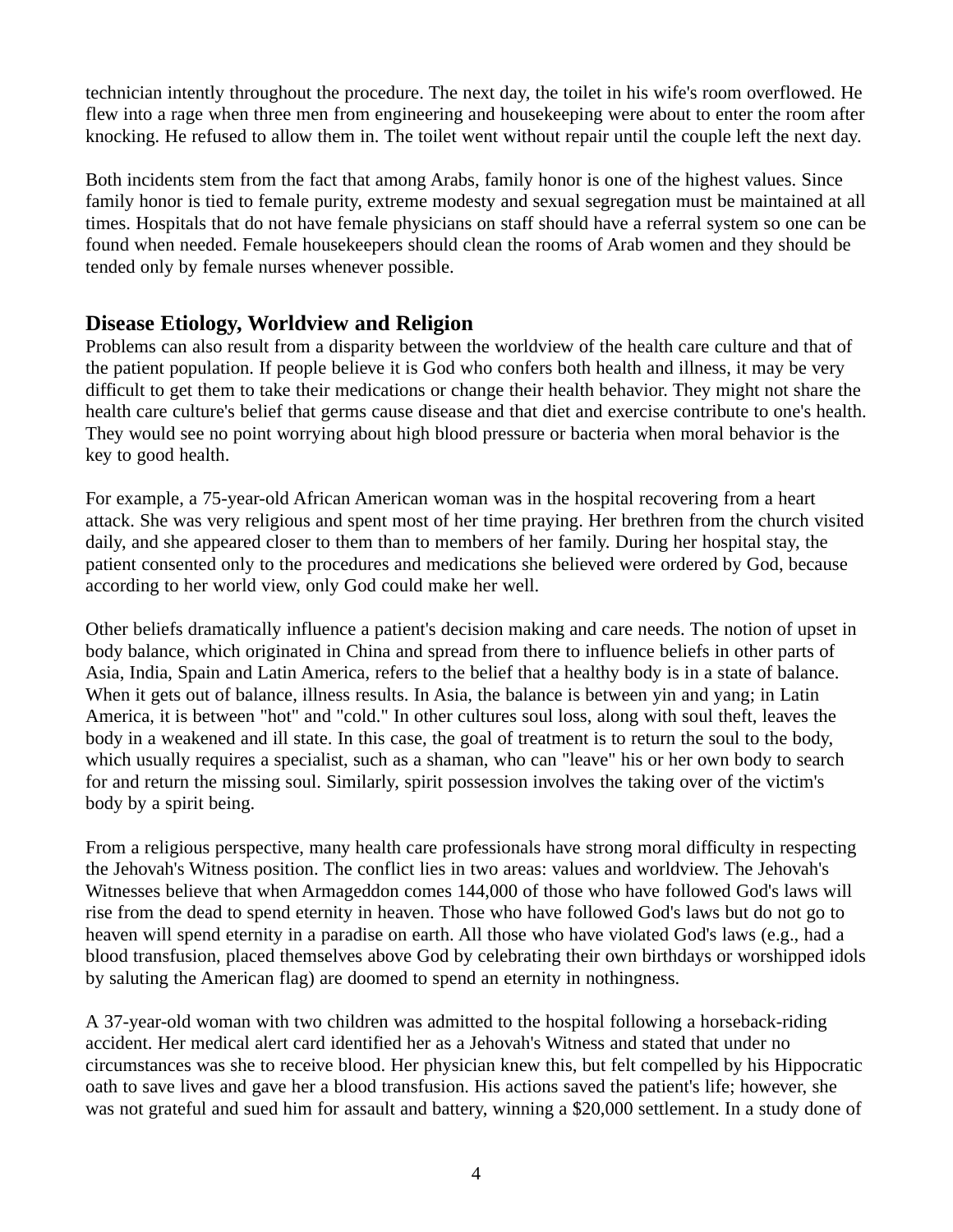Jehovah's Witnesses in the 1980s, two-thirds of those polled said they would sue if transfused against their will.

Suppose for a moment that Jehovah Witnesses are correct. Choosing to have a blood transfusion can be interpreted as giving up the chance to spend eternity in heaven or paradise in exchange for a few more years on earth. The worldview of Jehovah's Witness patients comes into direct conflict with that of most health care professionals since they value the life of the physical body. In refusing blood, the Jehovah's Witness is valuing the life of the soul over that of the physical body. The question is, does any group have the right to impose its values and beliefs on others? Can we be so arrogant and ethnocentric as to be sure we are right and they are wrong?

With regard to disease etiology, two important points should be made. First, the treatment must be appropriate to the cause. If germs cause disease, kill the germs. If the body is out of balance, restore balance. If the soul is gone, retrieve it. If an object has entered the body, remove it. All these remedies are perfectly logical. Whether these etiologies are the true causes of the disease is irrelevant. A patient who believes he or she is ill because of soul loss will not be completely cured by any amount of antibiotics. The mind is very powerful; as the placebo effect demonstrates. The patient's beliefs, as well as body, must be treated. Many Americans, for example, feel they have not been treated properly if they do not receive an antibiotic for a virus, even though antibiotics are effective only against bacteria. Psychologically, they need the pill to get well.

Second, we must not let our ethnocentrism blind us to the merits in the beliefs of other cultures. They may be right. It is easy to look down on other systems, citing science to support Western medical beliefs. But all medical systems are based on observed cause-and-effect relationships. The major difference with the scientific approach is that science is falsifiable. A scientific hypothesis can be proven wrong. The beliefs of other systems cannot.

## **Education is the Key to Change**

If health care professionals are serious about their desire to provide the best possible care for all patients, regardless of race, gender or ethnic origin, it is essential that they educate themselves and become culturally competent. Obviously it is not possible to know everything about every culture, but the first important step is an awareness of the fact that different cultures have different rules of appropriate behavior.

Many educational institutions are recognizing the importance of teaching health care professionals about culture. UCLA School of Medicine's three-year mandatory Doctoring Curriculum focuses on teaching medical students about the psychosocial and cultural aspects of being a doctor. Students practice their interviewing skills with "standardized patients" – actors playing the role of patients. Cultural elements are a factor in a number of cases. The Division of Nursing at CSU Dominguez Hills has a four-unit required course on Human Diversity as part of its Bachelor of Science in Nursing program. At the hospital level, the Kaiser Permanente National Diversity Council has created a series of handbooks on Culturally Competent Care for a variety of diverse populations comprising its membership. Many other hospitals provide workshops on cultural diversity for staff, although a single workshop can only be a start in the journey toward cultural competency. There are many books and Web sites health care professionals can read to educate themselves. Finally, health care providers can take advantage of the diversity in their workplace by respectfully asking each other about their culture's beliefs and traditions.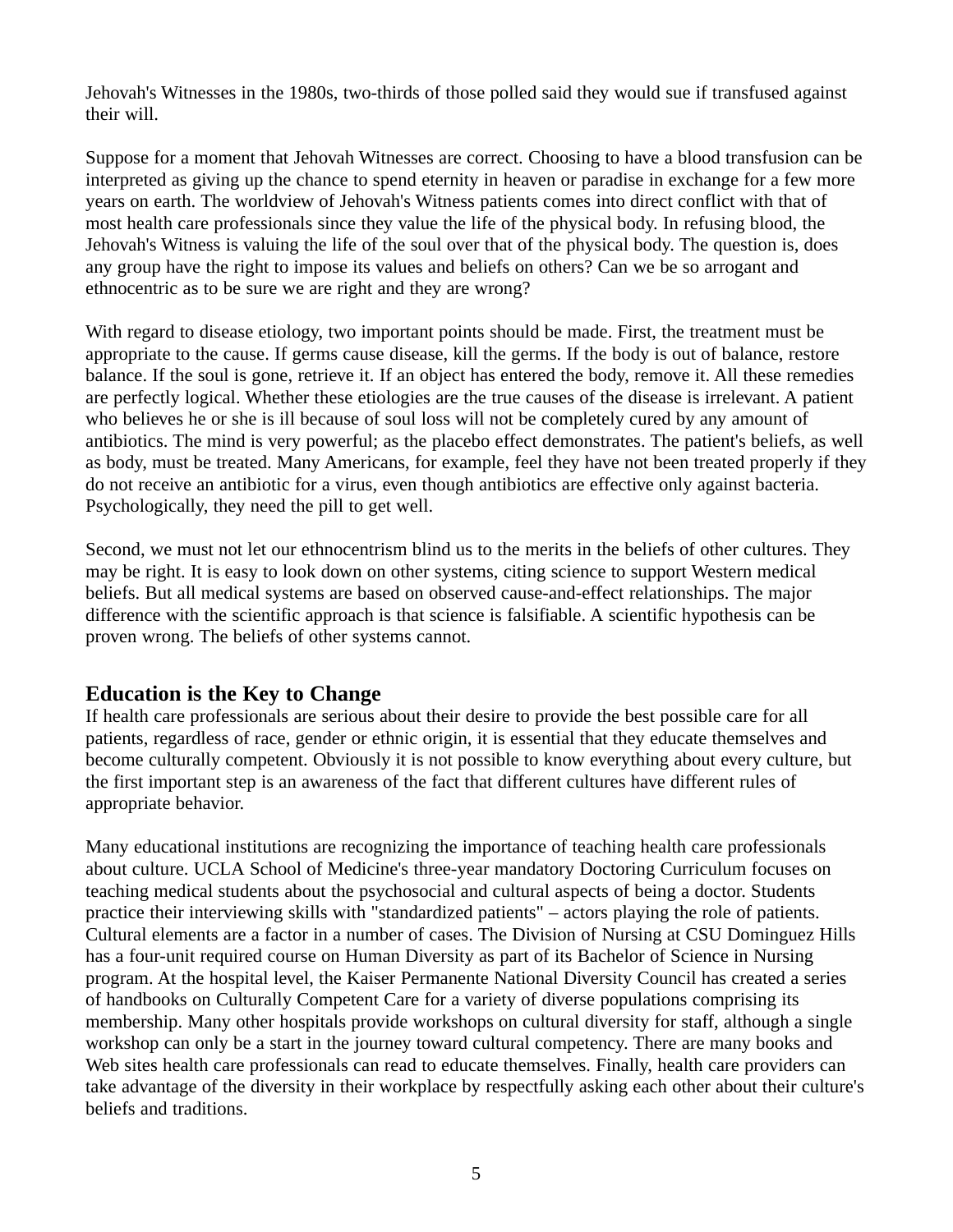# **Hospital Staff Relations and Diversity**

Cultural differences can also create conflicts and misunderstanding among hospital staff. A Japanese physician, for example, ordered a nurse to give a patient a specific dosage of a medication. However, since everything the nurse knew about the medication led her to believe it would be harmful in that dosage, she refused. The doctor insisted, but she was adamant. When the doctor reported the nurse to her supervisor, he suggested that the appropriate response would have been to agree to give the medication, but then not to have done it. Such action, however, is not legal in American hospitals. This example highlights a difference in values between Asians and Americans. Asians generally believe it is important both to avoid conflict and to show respect for authority. Rather than refusing directly, it is more appropriate to agree to a supervisor's face and then not follow through. Americans, in contrast, feel it is important to be direct and honest. Disagreement is not avoided. In the U.S., assertiveness is valued as an egalitarian ideal. The doctor's major complaint was not that the nurse disobeyed him, but that she disagreed to his face, thereby denying him proper respect.

Sex-role differences in other countries also create friction among hospital staff. For example, a Nigerian male nurse assistant would often have "a temper tantrum" whenever a female nurse asked him to do something. Other times he would sulk and simply leave the room. What he would not do is take instructions from a woman. In Nigeria, men tell women what to do, as they are considered superior. This, of course, creates a problem in American hospitals. Nursing is a hierarchical profession in which orders are followed according to rank, not sex. The RNs thus expect nurse assistants to do what they are told. As a Nigerian male, the nurse assistant felt that he should not have to take directions from women, despite his lower professional rank. Unless someone with this cultural disposition can be placed under the supervision of another man, it will be difficult to maintain a viable working relationship on the floor.

In another example, a Filipino nurse who did not get along well with her coworkers felt they were taking advantage of her by constantly asking for her assistance. She was upset about what she perceived as obvious discrimination. Her only consolation was the belief that she was a better nurse, since she could do her work without help. In addition, she took pride in the fact that she was not lazy like they were. She took care of her patients; the other nurses insisted that patients take care of themselves. The Filipino nurse was eventually befriended by an Anglo nurse on the unit. After they got to know each other the Anglo nurse explained that it was common procedure for nurses to help each other. She confided that the other nurses thought the Filipino nurse was snobbish and proud because she never asked for help. What the Filipino nurse had interpreted as laziness was actually teamwork. The Anglo nurse also explained that American health care providers believe that independence is important and encourage self-care among their patients. The Filipino nurse was stunned, and after some help from the Anglo nurse, the cross-cultural misunderstandings were resolved. The Anglo nurse bridged the communication gap between coworkers by explaining to the others that the Filipino nurse was trying to save face by never asking for help; she didn't want them to think she couldn't do her job.

It would be helpful if hospitals offered training to their foreign-born staff on the expectations of American hospitals and the more egalitarian relationship between the sexes and among the staff. At the same time, American staff would be well advised to remember the special importance that other cultures place on certain characteristics, such as self-esteem and dignity. Although these qualities are important to all humans, they are even more strongly stressed in other cultures.